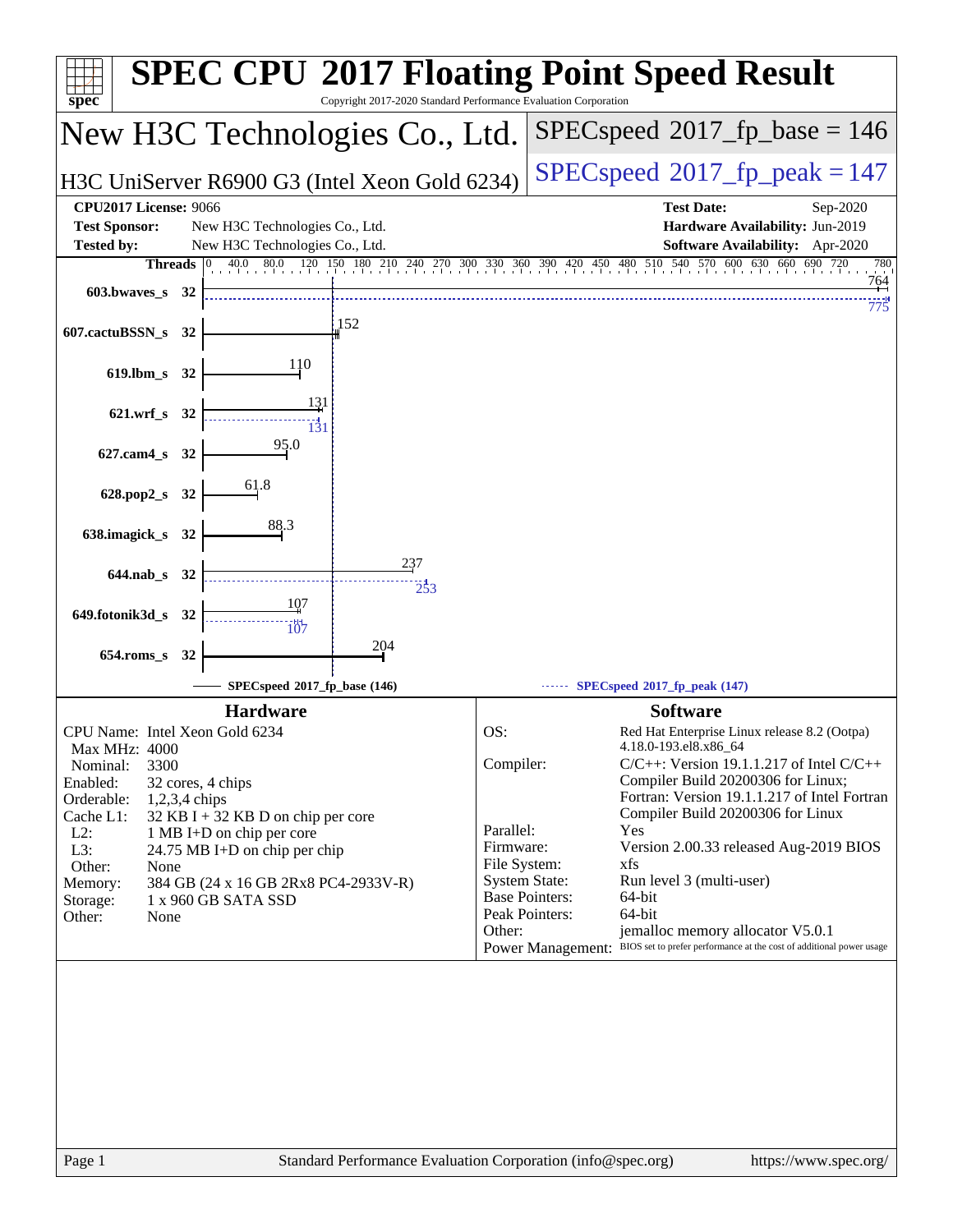

 Binaries compiled on a system with 1x Intel Core i9-7980XE CPU + 64GB RAM memory using Redhat Enterprise Linux 8.0 NA: The test sponsor attests, as of date of publication, that CVE-2017-5754 (Meltdown) is mitigated in the system as tested and documented. Yes: The test sponsor attests, as of date of publication, that CVE-2017-5753 (Spectre variant 1) is mitigated in the system as tested and documented. Yes: The test sponsor attests, as of date of publication, that CVE-2017-5715 (Spectre variant 2) is mitigated in the system as tested and documented. Transparent Huge Pages enabled by default Prior to runcpu invocation Filesystem page cache synced and cleared with: sync; echo 3> /proc/sys/vm/drop\_caches jemalloc, a general purpose malloc implementation built with the RedHat Enterprise 7.5, and the system compiler gcc 4.8.5

**(Continued on next page)**

| Page 2<br>Standard Performance Evaluation Corporation (info@spec.org)<br>https://www.spec.org/ |
|------------------------------------------------------------------------------------------------|
|------------------------------------------------------------------------------------------------|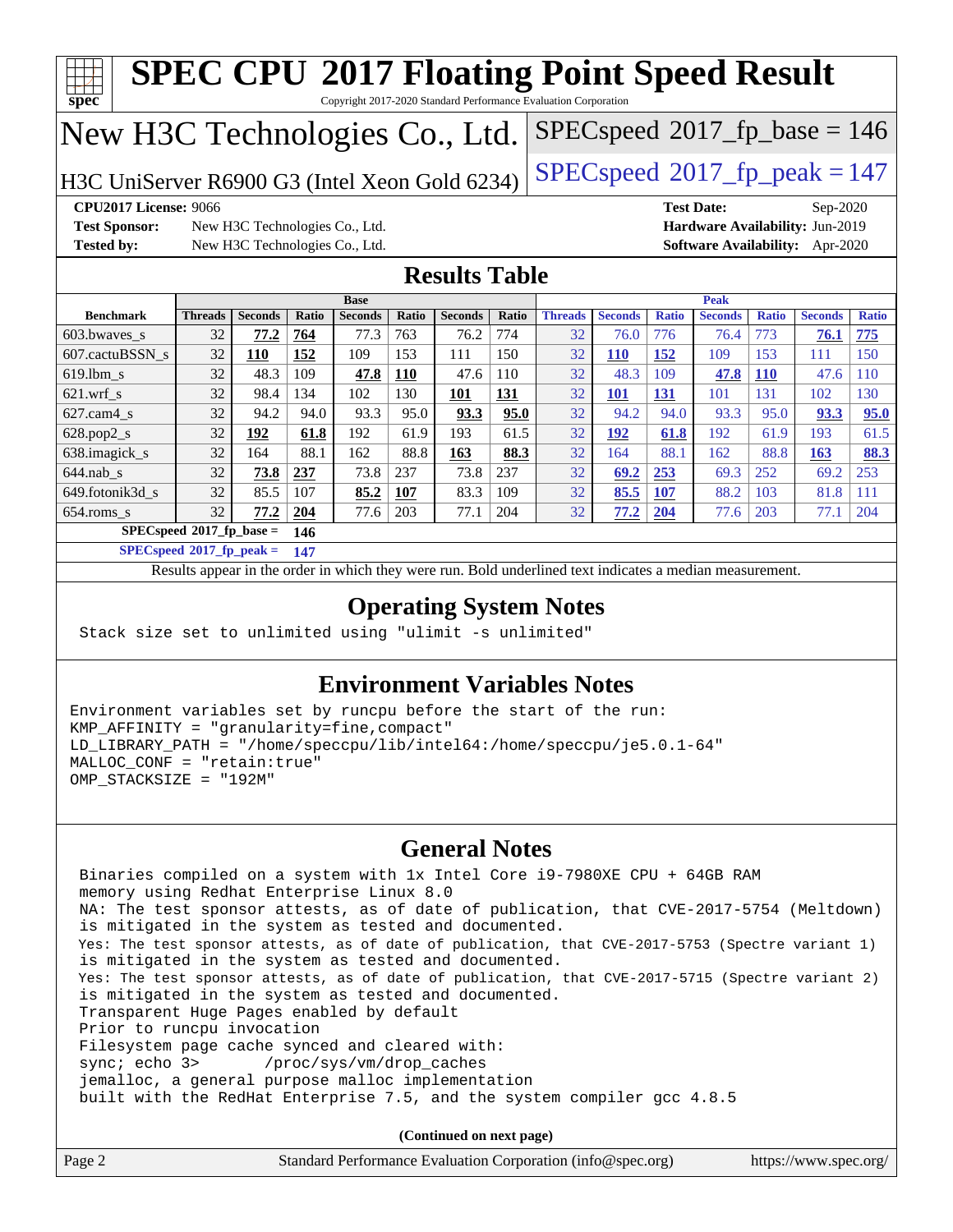| spec                                                                                                                   | Copyright 2017-2020 Standard Performance Evaluation Corporation | <b>SPEC CPU®2017 Floating Point Speed Result</b>                                   |                                                                    |
|------------------------------------------------------------------------------------------------------------------------|-----------------------------------------------------------------|------------------------------------------------------------------------------------|--------------------------------------------------------------------|
| New H3C Technologies Co., Ltd.                                                                                         |                                                                 | $SPEC speed^{\circ}2017\_fp\_base = 146$                                           |                                                                    |
| H3C UniServer R6900 G3 (Intel Xeon Gold 6234)                                                                          |                                                                 | $SPEC speed^{\circ}2017$ _fp_peak = 147                                            |                                                                    |
| <b>CPU2017 License: 9066</b>                                                                                           |                                                                 | <b>Test Date:</b>                                                                  | Sep-2020                                                           |
| <b>Test Sponsor:</b><br>New H3C Technologies Co., Ltd.<br><b>Tested by:</b><br>New H3C Technologies Co., Ltd.          |                                                                 |                                                                                    | Hardware Availability: Jun-2019<br>Software Availability: Apr-2020 |
|                                                                                                                        |                                                                 |                                                                                    |                                                                    |
| sources available from jemalloc.net or https://github.com/jemalloc/jemalloc/releases                                   | <b>General Notes (Continued)</b>                                |                                                                                    |                                                                    |
|                                                                                                                        | <b>Platform Notes</b>                                           |                                                                                    |                                                                    |
| BIOS Settings:                                                                                                         |                                                                 |                                                                                    |                                                                    |
| Set Hyper Threading to Disabled                                                                                        |                                                                 |                                                                                    |                                                                    |
| Set Patrol Scrub to Disabled<br>Set IMC Interleaving to 2-way Interleave                                               |                                                                 |                                                                                    |                                                                    |
| Sysinfo program /home/speccpu/bin/sysinfo                                                                              |                                                                 |                                                                                    |                                                                    |
| Rev: r6365 of 2019-08-21 295195f888a3d7edble6e46a485a0011<br>running on localhost.localdomain Tue Sep 15 01:24:00 2020 |                                                                 |                                                                                    |                                                                    |
| SUT (System Under Test) info as seen by some common utilities.                                                         |                                                                 |                                                                                    |                                                                    |
| For more information on this section, see                                                                              | https://www.spec.org/cpu2017/Docs/config.html#sysinfo           |                                                                                    |                                                                    |
| From /proc/cpuinfo                                                                                                     |                                                                 |                                                                                    |                                                                    |
|                                                                                                                        | model name : Intel(R) Xeon(R) Gold 6234 CPU @ 3.30GHz           |                                                                                    |                                                                    |
| 4 "physical id"s (chips)                                                                                               |                                                                 |                                                                                    |                                                                    |
| 32 "processors"                                                                                                        |                                                                 | cores, siblings (Caution: counting these is hw and system dependent. The following |                                                                    |
| cpu cores : 8                                                                                                          |                                                                 | excerpts from /proc/cpuinfo might not be reliable. Use with caution.)              |                                                                    |
| siblings : 8                                                                                                           |                                                                 |                                                                                    |                                                                    |
| physical 0: cores 2 3 9 20 24 25 27                                                                                    |                                                                 |                                                                                    |                                                                    |
| physical 1: cores 1 3 4 9 17 18 24 27<br>physical 2: cores 2 4 8 9 16 19 26 27                                         |                                                                 |                                                                                    |                                                                    |
| physical 3: cores 2 8 9 11 17 20 26 27                                                                                 |                                                                 |                                                                                    |                                                                    |
| From 1scpu:                                                                                                            |                                                                 |                                                                                    |                                                                    |
| Architecture:                                                                                                          | x86 64                                                          |                                                                                    |                                                                    |
| $CPU$ op-mode( $s$ ):                                                                                                  | $32$ -bit, $64$ -bit                                            |                                                                                    |                                                                    |
| Byte Order:<br>CPU(s):                                                                                                 | Little Endian<br>32                                             |                                                                                    |                                                                    |
| On-line CPU(s) list: $0-31$                                                                                            |                                                                 |                                                                                    |                                                                    |
| Thread(s) per core:                                                                                                    | 1                                                               |                                                                                    |                                                                    |
| Core(s) per socket:<br>Socket(s):                                                                                      | 8<br>4                                                          |                                                                                    |                                                                    |
| NUMA node(s):                                                                                                          | 4                                                               |                                                                                    |                                                                    |
| Vendor ID:                                                                                                             | GenuineIntel                                                    |                                                                                    |                                                                    |
| CPU family:<br>Model:                                                                                                  | 6<br>85                                                         |                                                                                    |                                                                    |
| Model name:                                                                                                            | $Intel(R)$ Xeon $(R)$ Gold 6234 CPU @ 3.30GHz                   |                                                                                    |                                                                    |
| Stepping:<br>CPU MHz:                                                                                                  | 7<br>1214.861                                                   |                                                                                    |                                                                    |
|                                                                                                                        |                                                                 |                                                                                    |                                                                    |
|                                                                                                                        | (Continued on next page)                                        |                                                                                    |                                                                    |
| Page 3                                                                                                                 | Standard Performance Evaluation Corporation (info@spec.org)     |                                                                                    | https://www.spec.org/                                              |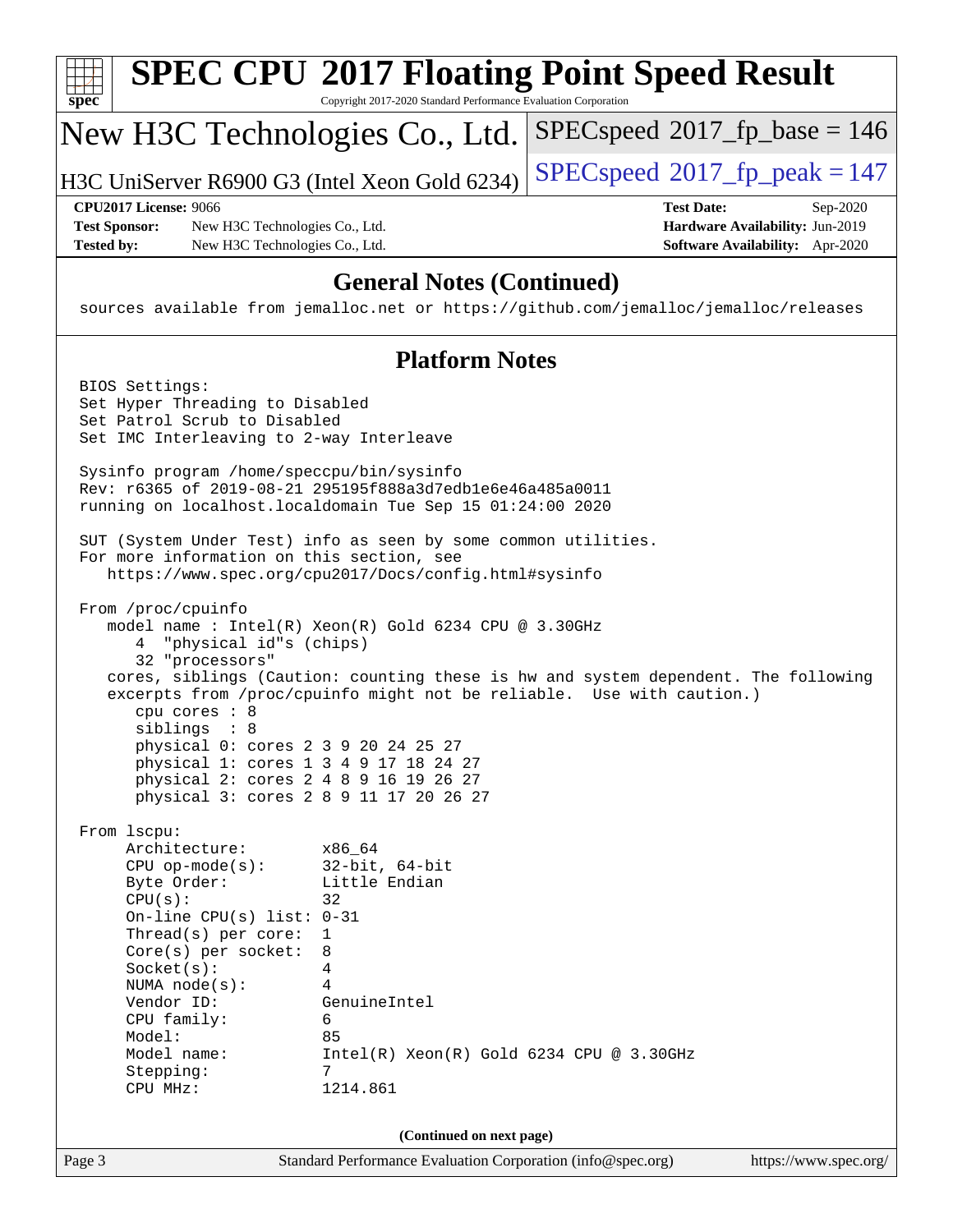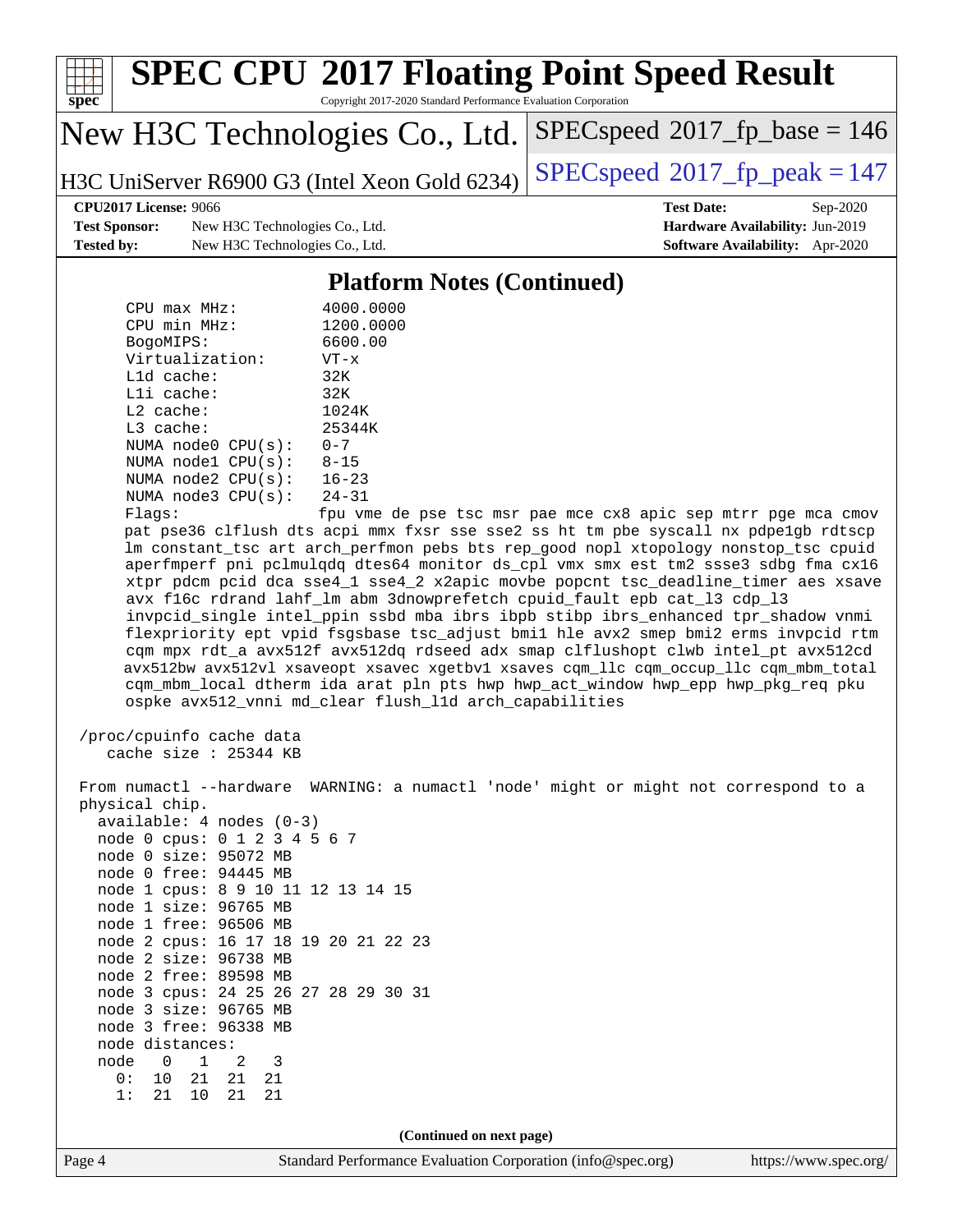| <b>SPEC CPU®2017 Floating Point Speed Result</b><br>$spec^*$<br>Copyright 2017-2020 Standard Performance Evaluation Corporation                                                                                                                                                                                                                                                                                                                                                                                                                                                                                                                                                                                                                                                                         |                                                                                                                                                                                                                                                                                                              |
|---------------------------------------------------------------------------------------------------------------------------------------------------------------------------------------------------------------------------------------------------------------------------------------------------------------------------------------------------------------------------------------------------------------------------------------------------------------------------------------------------------------------------------------------------------------------------------------------------------------------------------------------------------------------------------------------------------------------------------------------------------------------------------------------------------|--------------------------------------------------------------------------------------------------------------------------------------------------------------------------------------------------------------------------------------------------------------------------------------------------------------|
| New H3C Technologies Co., Ltd.                                                                                                                                                                                                                                                                                                                                                                                                                                                                                                                                                                                                                                                                                                                                                                          | $SPEC speed^{\circ}2017\_fp\_base = 146$                                                                                                                                                                                                                                                                     |
| H3C UniServer R6900 G3 (Intel Xeon Gold 6234)                                                                                                                                                                                                                                                                                                                                                                                                                                                                                                                                                                                                                                                                                                                                                           | $SPEC speed^{\circ}2017$ fp peak = 147                                                                                                                                                                                                                                                                       |
| <b>CPU2017 License: 9066</b><br><b>Test Sponsor:</b><br>New H3C Technologies Co., Ltd.<br><b>Tested by:</b><br>New H3C Technologies Co., Ltd.                                                                                                                                                                                                                                                                                                                                                                                                                                                                                                                                                                                                                                                           | <b>Test Date:</b><br>Sep-2020<br>Hardware Availability: Jun-2019<br>Software Availability: Apr-2020                                                                                                                                                                                                          |
| <b>Platform Notes (Continued)</b>                                                                                                                                                                                                                                                                                                                                                                                                                                                                                                                                                                                                                                                                                                                                                                       |                                                                                                                                                                                                                                                                                                              |
| 21<br>2:<br>21<br>21 10                                                                                                                                                                                                                                                                                                                                                                                                                                                                                                                                                                                                                                                                                                                                                                                 |                                                                                                                                                                                                                                                                                                              |
| 3:<br>21<br>21<br>21<br>10<br>From /proc/meminfo<br>MemTotal:<br>394590420 kB<br>HugePages_Total:<br>0<br>Hugepagesize:<br>2048 kB<br>From /etc/*release* /etc/*version*<br>os-release:<br>NAME="Red Hat Enterprise Linux"<br>VERSION="8.2 (Ootpa)"<br>ID="rhel"<br>ID_LIKE="fedora"<br>VERSION_ID="8.2"<br>PLATFORM_ID="platform:el8"<br>PRETTY_NAME="Red Hat Enterprise Linux 8.2 (Ootpa)"<br>ANSI_COLOR="0;31"<br>redhat-release: Red Hat Enterprise Linux release 8.2 (Ootpa)<br>system-release: Red Hat Enterprise Linux release 8.2 (Ootpa)<br>system-release-cpe: cpe:/o:redhat:enterprise_linux:8.2:ga<br>uname $-a$ :<br>Linux localhost.localdomain 4.18.0-193.el8.x86_64 #1 SMP Fri Mar 27 14:35:58 UTC 2020<br>x86_64 x86_64 x86_64 GNU/Linux<br>Kernel self-reported vulnerability status: |                                                                                                                                                                                                                                                                                                              |
| itlb_multihit:<br>CVE-2018-3620 (L1 Terminal Fault):<br>Microarchitectural Data Sampling:<br>CVE-2017-5754 (Meltdown):<br>CVE-2018-3639 (Speculative Store Bypass): Mitigation: Speculative Store Bypass disabled<br>CVE-2017-5753 (Spectre variant 1):<br>$CVE-2017-5715$ (Spectre variant 2):<br>RSB filling<br>tsx_async_abort:<br>run-level $3$ Sep $14$ $21:14$<br>SPEC is set to: /home/speccpu<br>Filesystem<br>Size Used Avail Use% Mounted on<br>Type<br>/dev/mapper/rhel-home xfs<br>839G<br>From /sys/devices/virtual/dmi/id                                                                                                                                                                                                                                                                 | KVM: Mitigation: Split huge pages<br>Not affected<br>Not affected<br>Not affected<br>via prctl and seccomp<br>Mitigation: usercopy/swapgs barriers and __user<br>pointer sanitization<br>Mitigation: Enhanced IBRS, IBPB: conditional,<br>Mitigation: Clear CPU buffers; SMT disabled<br>80G 759G 10% / home |
| (Continued on next page)<br>Page 5<br>Standard Performance Evaluation Corporation (info@spec.org)                                                                                                                                                                                                                                                                                                                                                                                                                                                                                                                                                                                                                                                                                                       | https://www.spec.org/                                                                                                                                                                                                                                                                                        |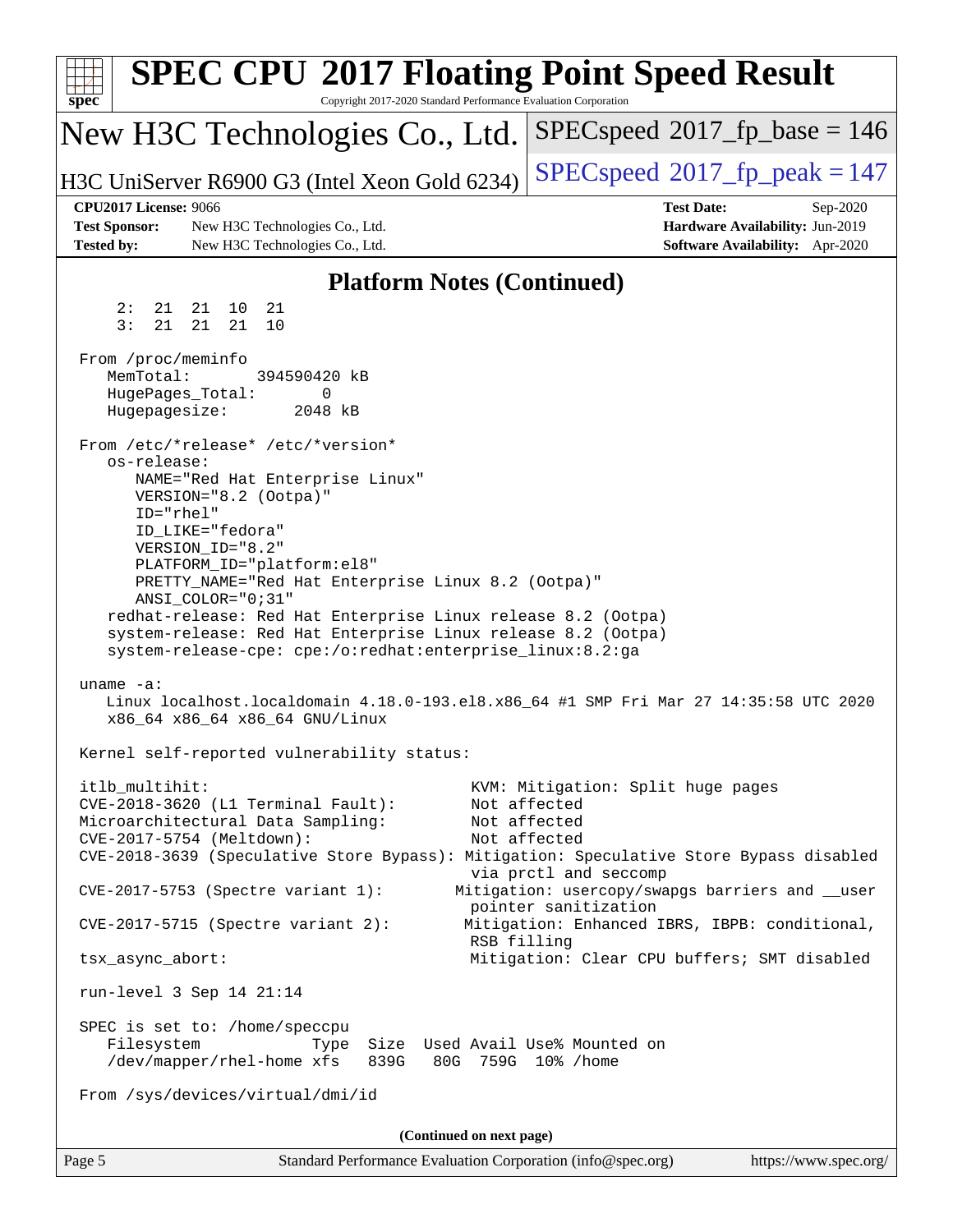

# **[SPEC CPU](http://www.spec.org/auto/cpu2017/Docs/result-fields.html#SPECCPU2017FloatingPointSpeedResult)[2017 Floating Point Speed Result](http://www.spec.org/auto/cpu2017/Docs/result-fields.html#SPECCPU2017FloatingPointSpeedResult)**

Copyright 2017-2020 Standard Performance Evaluation Corporation

New H3C Technologies Co., Ltd.

H3C UniServer R6900 G3 (Intel Xeon Gold 6234) [SPECspeed](http://www.spec.org/auto/cpu2017/Docs/result-fields.html#SPECspeed2017fppeak)<sup>®</sup>[2017\\_fp\\_peak = 1](http://www.spec.org/auto/cpu2017/Docs/result-fields.html#SPECspeed2017fppeak)47

[SPECspeed](http://www.spec.org/auto/cpu2017/Docs/result-fields.html#SPECspeed2017fpbase)<sup>®</sup>2017 fp base = 146

**[Test Sponsor:](http://www.spec.org/auto/cpu2017/Docs/result-fields.html#TestSponsor)** New H3C Technologies Co., Ltd. **[Hardware Availability:](http://www.spec.org/auto/cpu2017/Docs/result-fields.html#HardwareAvailability)** Jun-2019 **[Tested by:](http://www.spec.org/auto/cpu2017/Docs/result-fields.html#Testedby)** New H3C Technologies Co., Ltd. **[Software Availability:](http://www.spec.org/auto/cpu2017/Docs/result-fields.html#SoftwareAvailability)** Apr-2020

**[CPU2017 License:](http://www.spec.org/auto/cpu2017/Docs/result-fields.html#CPU2017License)** 9066 **[Test Date:](http://www.spec.org/auto/cpu2017/Docs/result-fields.html#TestDate)** Sep-2020

### **[Platform Notes \(Continued\)](http://www.spec.org/auto/cpu2017/Docs/result-fields.html#PlatformNotes)**

 BIOS: American Megatrends Inc. 2.00.33 08/22/2019 Vendor: New H3C Technologies Co., Ltd. Product: H3C UniServer R6900 G3 Product Family: Rack Serial: 210235A3T0H204000004

 Additional information from dmidecode follows. WARNING: Use caution when you interpret this section. The 'dmidecode' program reads system data which is "intended to allow hardware to be accurately determined", but the intent may not be met, as there are frequent changes to hardware, firmware, and the "DMTF SMBIOS" standard. Memory: 24x Micron 18ASF2G72PDZ-2G9E1 16 GB 2 rank 2933

24x NO DIMM NO DIMM

(End of data from sysinfo program)

### **[Compiler Version Notes](http://www.spec.org/auto/cpu2017/Docs/result-fields.html#CompilerVersionNotes)**

| Page 6                                                                 | Standard Performance Evaluation Corporation (info@spec.org)                                                                                                                                                                                                                                                                                                                                                                                                                                  | https://www.spec.org/ |  |
|------------------------------------------------------------------------|----------------------------------------------------------------------------------------------------------------------------------------------------------------------------------------------------------------------------------------------------------------------------------------------------------------------------------------------------------------------------------------------------------------------------------------------------------------------------------------------|-----------------------|--|
|                                                                        | (Continued on next page)                                                                                                                                                                                                                                                                                                                                                                                                                                                                     |                       |  |
|                                                                        | Intel(R) Fortran Intel(R) 64 Compiler for applications running on Intel(R)                                                                                                                                                                                                                                                                                                                                                                                                                   |                       |  |
| Fortran                                                                | 603.bwaves s(base, peak) 649.fotonik3d s(base, peak)<br>654.roms_s(base, peak)<br>------------                                                                                                                                                                                                                                                                                                                                                                                               |                       |  |
| Version 19.1.1.217 Build 20200306<br>Version 19.1.1.217 Build 20200306 | Intel(R) $C++$ Intel(R) 64 Compiler for applications running on Intel(R) 64,<br>Copyright (C) 1985-2020 Intel Corporation. All rights reserved.<br>$Intel(R)$ C Intel(R) 64 Compiler for applications running on Intel(R) 64,<br>Copyright (C) 1985-2020 Intel Corporation. All rights reserved.<br>$Intel(R)$ Fortran Intel(R) 64 Compiler for applications running on Intel(R)<br>64, Version 19.1.1.217 Build 20200306<br>Copyright (C) 1985-2020 Intel Corporation. All rights reserved. |                       |  |
|                                                                        | $C_{++}$ , C, Fortran   607. cactuBSSN s(base, peak)                                                                                                                                                                                                                                                                                                                                                                                                                                         |                       |  |
| Version 19.1.1.217 Build 20200306                                      | Intel(R) C Intel(R) 64 Compiler for applications running on Intel(R) 64,<br>Copyright (C) 1985-2020 Intel Corporation. All rights reserved.<br>_________________________________                                                                                                                                                                                                                                                                                                             |                       |  |
| C                                                                      | 619.1bm s(base, peak) 638.imagick s(base, peak)<br>644.nab_s(base, peak)                                                                                                                                                                                                                                                                                                                                                                                                                     |                       |  |
|                                                                        |                                                                                                                                                                                                                                                                                                                                                                                                                                                                                              |                       |  |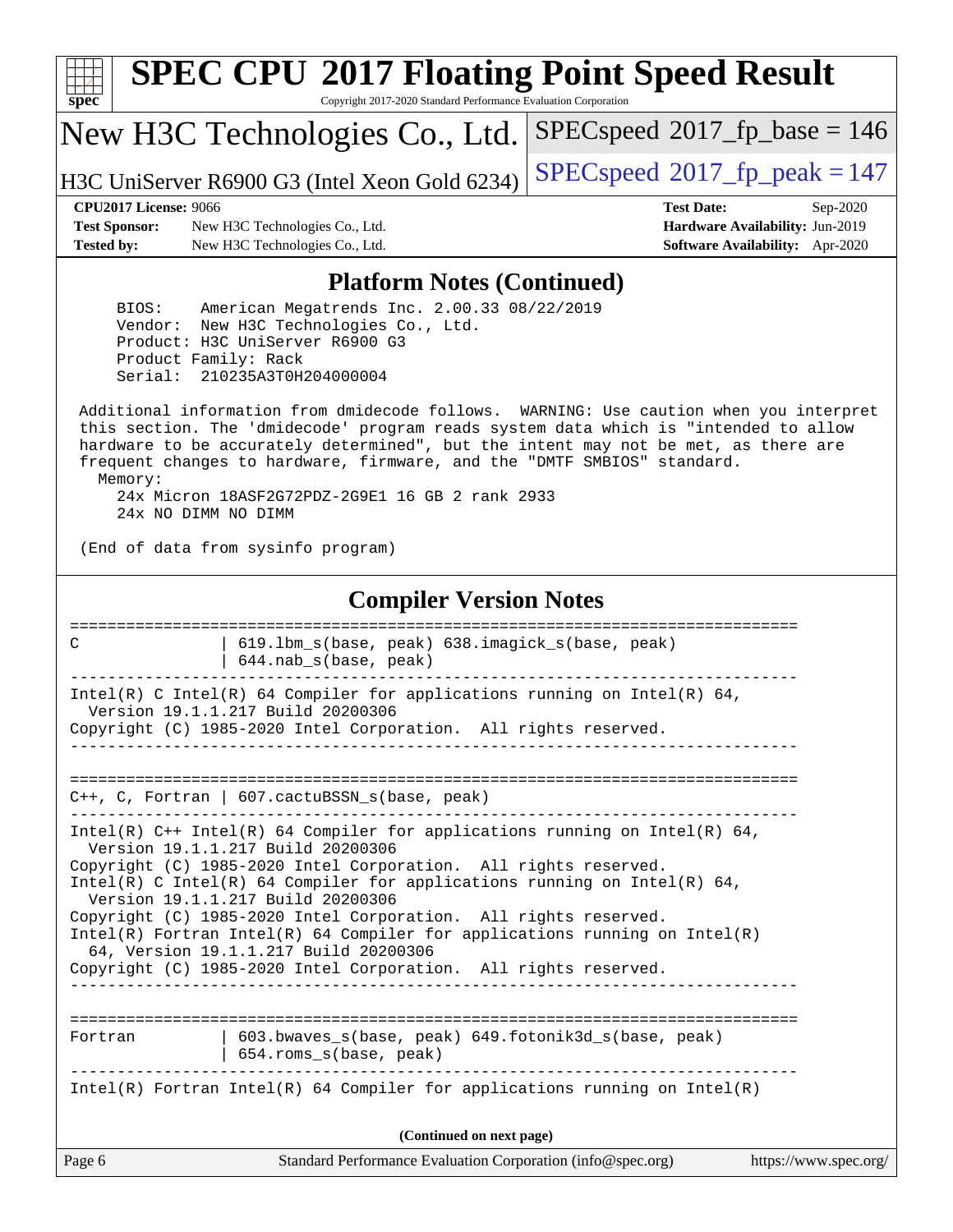|                                                                                                                                                                                                                                                                                                                                                                            | <b>SPEC CPU®2017 Floating Point Speed Result</b>                |                                        |  |
|----------------------------------------------------------------------------------------------------------------------------------------------------------------------------------------------------------------------------------------------------------------------------------------------------------------------------------------------------------------------------|-----------------------------------------------------------------|----------------------------------------|--|
| $spec^*$                                                                                                                                                                                                                                                                                                                                                                   | Copyright 2017-2020 Standard Performance Evaluation Corporation |                                        |  |
| $SPEC speed^{\circ}2017$ fp base = 146<br>New H3C Technologies Co., Ltd.                                                                                                                                                                                                                                                                                                   |                                                                 |                                        |  |
|                                                                                                                                                                                                                                                                                                                                                                            | H3C UniServer R6900 G3 (Intel Xeon Gold 6234)                   | $SPEC speed^{\circ}2017$ fp peak = 147 |  |
| <b>CPU2017 License: 9066</b>                                                                                                                                                                                                                                                                                                                                               |                                                                 | <b>Test Date:</b><br>$Sep-2020$        |  |
| <b>Test Sponsor:</b><br>New H3C Technologies Co., Ltd.                                                                                                                                                                                                                                                                                                                     |                                                                 | Hardware Availability: Jun-2019        |  |
| <b>Tested by:</b>                                                                                                                                                                                                                                                                                                                                                          | New H3C Technologies Co., Ltd.                                  | <b>Software Availability:</b> Apr-2020 |  |
| 64, Version 19.1.1.217 Build 20200306<br>Copyright (C) 1985-2020 Intel Corporation. All rights reserved.                                                                                                                                                                                                                                                                   |                                                                 |                                        |  |
| $621.$ wrf $s$ (base, peak) $627.$ cam4 $s$ (base, peak)<br>Fortran, C<br>628.pop2_s(base, peak)                                                                                                                                                                                                                                                                           |                                                                 |                                        |  |
| Intel(R) Fortran Intel(R) 64 Compiler for applications running on Intel(R)<br>64, Version 19.1.1.217 Build 20200306<br>Copyright (C) 1985-2020 Intel Corporation. All rights reserved.<br>Intel(R) C Intel(R) 64 Compiler for applications running on Intel(R) 64,<br>Version 19.1.1.217 Build 20200306<br>Copyright (C) 1985-2020 Intel Corporation. All rights reserved. |                                                                 |                                        |  |

## **[Base Compiler Invocation](http://www.spec.org/auto/cpu2017/Docs/result-fields.html#BaseCompilerInvocation)**

[C benchmarks](http://www.spec.org/auto/cpu2017/Docs/result-fields.html#Cbenchmarks): [icc](http://www.spec.org/cpu2017/results/res2020q4/cpu2017-20200927-24035.flags.html#user_CCbase_intel_icc_66fc1ee009f7361af1fbd72ca7dcefbb700085f36577c54f309893dd4ec40d12360134090235512931783d35fd58c0460139e722d5067c5574d8eaf2b3e37e92)

[Fortran benchmarks](http://www.spec.org/auto/cpu2017/Docs/result-fields.html#Fortranbenchmarks): [ifort](http://www.spec.org/cpu2017/results/res2020q4/cpu2017-20200927-24035.flags.html#user_FCbase_intel_ifort_8111460550e3ca792625aed983ce982f94888b8b503583aa7ba2b8303487b4d8a21a13e7191a45c5fd58ff318f48f9492884d4413fa793fd88dd292cad7027ca)

[Benchmarks using both Fortran and C](http://www.spec.org/auto/cpu2017/Docs/result-fields.html#BenchmarksusingbothFortranandC): [ifort](http://www.spec.org/cpu2017/results/res2020q4/cpu2017-20200927-24035.flags.html#user_CC_FCbase_intel_ifort_8111460550e3ca792625aed983ce982f94888b8b503583aa7ba2b8303487b4d8a21a13e7191a45c5fd58ff318f48f9492884d4413fa793fd88dd292cad7027ca) [icc](http://www.spec.org/cpu2017/results/res2020q4/cpu2017-20200927-24035.flags.html#user_CC_FCbase_intel_icc_66fc1ee009f7361af1fbd72ca7dcefbb700085f36577c54f309893dd4ec40d12360134090235512931783d35fd58c0460139e722d5067c5574d8eaf2b3e37e92)

[Benchmarks using Fortran, C, and C++:](http://www.spec.org/auto/cpu2017/Docs/result-fields.html#BenchmarksusingFortranCandCXX) [icpc](http://www.spec.org/cpu2017/results/res2020q4/cpu2017-20200927-24035.flags.html#user_CC_CXX_FCbase_intel_icpc_c510b6838c7f56d33e37e94d029a35b4a7bccf4766a728ee175e80a419847e808290a9b78be685c44ab727ea267ec2f070ec5dc83b407c0218cded6866a35d07) [icc](http://www.spec.org/cpu2017/results/res2020q4/cpu2017-20200927-24035.flags.html#user_CC_CXX_FCbase_intel_icc_66fc1ee009f7361af1fbd72ca7dcefbb700085f36577c54f309893dd4ec40d12360134090235512931783d35fd58c0460139e722d5067c5574d8eaf2b3e37e92) [ifort](http://www.spec.org/cpu2017/results/res2020q4/cpu2017-20200927-24035.flags.html#user_CC_CXX_FCbase_intel_ifort_8111460550e3ca792625aed983ce982f94888b8b503583aa7ba2b8303487b4d8a21a13e7191a45c5fd58ff318f48f9492884d4413fa793fd88dd292cad7027ca)

## **[Base Portability Flags](http://www.spec.org/auto/cpu2017/Docs/result-fields.html#BasePortabilityFlags)**

 603.bwaves\_s: [-DSPEC\\_LP64](http://www.spec.org/cpu2017/results/res2020q4/cpu2017-20200927-24035.flags.html#suite_basePORTABILITY603_bwaves_s_DSPEC_LP64) 607.cactuBSSN\_s: [-DSPEC\\_LP64](http://www.spec.org/cpu2017/results/res2020q4/cpu2017-20200927-24035.flags.html#suite_basePORTABILITY607_cactuBSSN_s_DSPEC_LP64) 619.lbm\_s: [-DSPEC\\_LP64](http://www.spec.org/cpu2017/results/res2020q4/cpu2017-20200927-24035.flags.html#suite_basePORTABILITY619_lbm_s_DSPEC_LP64) 621.wrf\_s: [-DSPEC\\_LP64](http://www.spec.org/cpu2017/results/res2020q4/cpu2017-20200927-24035.flags.html#suite_basePORTABILITY621_wrf_s_DSPEC_LP64) [-DSPEC\\_CASE\\_FLAG](http://www.spec.org/cpu2017/results/res2020q4/cpu2017-20200927-24035.flags.html#b621.wrf_s_baseCPORTABILITY_DSPEC_CASE_FLAG) [-convert big\\_endian](http://www.spec.org/cpu2017/results/res2020q4/cpu2017-20200927-24035.flags.html#user_baseFPORTABILITY621_wrf_s_convert_big_endian_c3194028bc08c63ac5d04de18c48ce6d347e4e562e8892b8bdbdc0214820426deb8554edfa529a3fb25a586e65a3d812c835984020483e7e73212c4d31a38223) 627.cam4\_s: [-DSPEC\\_LP64](http://www.spec.org/cpu2017/results/res2020q4/cpu2017-20200927-24035.flags.html#suite_basePORTABILITY627_cam4_s_DSPEC_LP64) [-DSPEC\\_CASE\\_FLAG](http://www.spec.org/cpu2017/results/res2020q4/cpu2017-20200927-24035.flags.html#b627.cam4_s_baseCPORTABILITY_DSPEC_CASE_FLAG) 628.pop2\_s: [-DSPEC\\_LP64](http://www.spec.org/cpu2017/results/res2020q4/cpu2017-20200927-24035.flags.html#suite_basePORTABILITY628_pop2_s_DSPEC_LP64) [-DSPEC\\_CASE\\_FLAG](http://www.spec.org/cpu2017/results/res2020q4/cpu2017-20200927-24035.flags.html#b628.pop2_s_baseCPORTABILITY_DSPEC_CASE_FLAG) [-convert big\\_endian](http://www.spec.org/cpu2017/results/res2020q4/cpu2017-20200927-24035.flags.html#user_baseFPORTABILITY628_pop2_s_convert_big_endian_c3194028bc08c63ac5d04de18c48ce6d347e4e562e8892b8bdbdc0214820426deb8554edfa529a3fb25a586e65a3d812c835984020483e7e73212c4d31a38223) [-assume byterecl](http://www.spec.org/cpu2017/results/res2020q4/cpu2017-20200927-24035.flags.html#user_baseFPORTABILITY628_pop2_s_assume_byterecl_7e47d18b9513cf18525430bbf0f2177aa9bf368bc7a059c09b2c06a34b53bd3447c950d3f8d6c70e3faf3a05c8557d66a5798b567902e8849adc142926523472) 638.imagick\_s: [-DSPEC\\_LP64](http://www.spec.org/cpu2017/results/res2020q4/cpu2017-20200927-24035.flags.html#suite_basePORTABILITY638_imagick_s_DSPEC_LP64) 644.nab\_s: [-DSPEC\\_LP64](http://www.spec.org/cpu2017/results/res2020q4/cpu2017-20200927-24035.flags.html#suite_basePORTABILITY644_nab_s_DSPEC_LP64) 649.fotonik3d\_s: [-DSPEC\\_LP64](http://www.spec.org/cpu2017/results/res2020q4/cpu2017-20200927-24035.flags.html#suite_basePORTABILITY649_fotonik3d_s_DSPEC_LP64) 654.roms\_s: [-DSPEC\\_LP64](http://www.spec.org/cpu2017/results/res2020q4/cpu2017-20200927-24035.flags.html#suite_basePORTABILITY654_roms_s_DSPEC_LP64)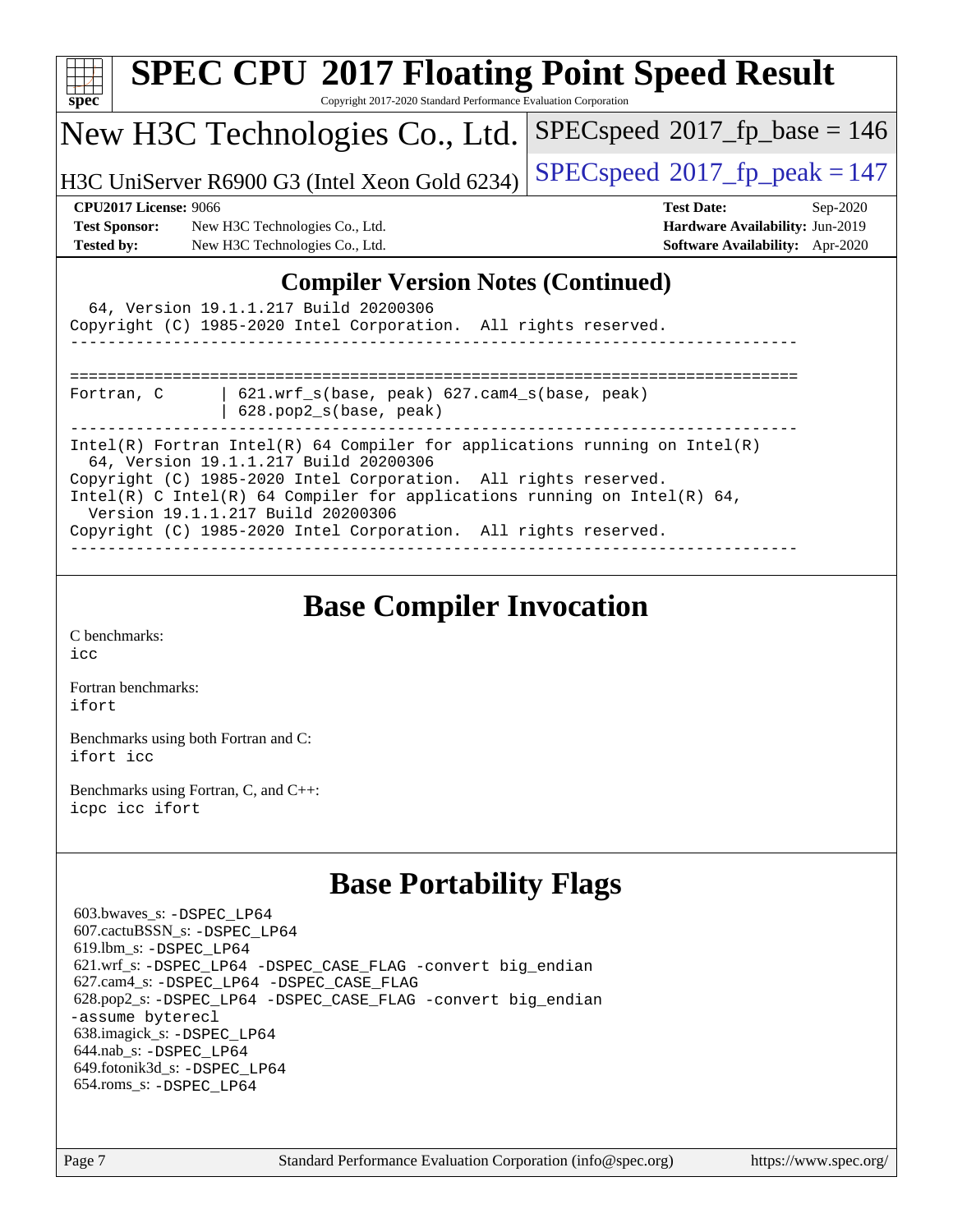| <b>SPEC CPU®2017 Floating Point Speed Result</b><br>Copyright 2017-2020 Standard Performance Evaluation Corporation<br>$spec^*$                                                                                                                                                                             |                                                                                                                                                                            |                                                                                                     |  |
|-------------------------------------------------------------------------------------------------------------------------------------------------------------------------------------------------------------------------------------------------------------------------------------------------------------|----------------------------------------------------------------------------------------------------------------------------------------------------------------------------|-----------------------------------------------------------------------------------------------------|--|
|                                                                                                                                                                                                                                                                                                             | New H3C Technologies Co., Ltd.                                                                                                                                             | $SPEC speed^{\circ}2017$ fp base = 146                                                              |  |
|                                                                                                                                                                                                                                                                                                             | H3C UniServer R6900 G3 (Intel Xeon Gold 6234)                                                                                                                              | $SPEC speed^{\circ}2017$ _fp_peak = 147                                                             |  |
| <b>CPU2017 License: 9066</b><br><b>Test Sponsor:</b><br><b>Tested by:</b>                                                                                                                                                                                                                                   | New H3C Technologies Co., Ltd.<br>New H3C Technologies Co., Ltd.                                                                                                           | <b>Test Date:</b><br>Sep-2020<br>Hardware Availability: Jun-2019<br>Software Availability: Apr-2020 |  |
|                                                                                                                                                                                                                                                                                                             | <b>Base Optimization Flags</b>                                                                                                                                             |                                                                                                     |  |
| C benchmarks:                                                                                                                                                                                                                                                                                               | -m64 -std=cll -xCORE-AVX512 -ipo -03 -no-prec-div -qopt-prefetch<br>-ffinite-math-only -qopt-mem-layout-trans=4 -qopenmp -DSPEC_OPENMP<br>-mbranches-within-32B-boundaries |                                                                                                     |  |
| Fortran benchmarks:<br>-m64 -Wl,-z, muldefs -DSPEC_OPENMP -xCORE-AVX512 -ipo -03<br>-no-prec-div -qopt-prefetch -ffinite-math-only<br>-gopt-mem-layout-trans=4 -gopenmp -nostandard-realloc-lhs<br>-mbranches-within-32B-boundaries -L/usr/local/jemalloc64-5.0.1/lib<br>-ljemalloc                         |                                                                                                                                                                            |                                                                                                     |  |
| Benchmarks using both Fortran and C:<br>-m64 -std=c11 -Wl,-z, muldefs -xCORE-AVX512 -ipo -03 -no-prec-div<br>-qopt-prefetch -ffinite-math-only -qopt-mem-layout-trans=4 -qopenmp<br>-DSPEC_OPENMP -mbranches-within-32B-boundaries -nostandard-realloc-lhs<br>-L/usr/local/jemalloc64-5.0.1/lib -ljemalloc  |                                                                                                                                                                            |                                                                                                     |  |
| Benchmarks using Fortran, C, and C++:<br>-m64 -std=c11 -Wl,-z, muldefs -xCORE-AVX512 -ipo -03 -no-prec-div<br>-qopt-prefetch -ffinite-math-only -qopt-mem-layout-trans=4 -qopenmp<br>-DSPEC_OPENMP -mbranches-within-32B-boundaries -nostandard-realloc-lhs<br>-L/usr/local/jemalloc64-5.0.1/lib -ljemalloc |                                                                                                                                                                            |                                                                                                     |  |
| <b>Peak Compiler Invocation</b>                                                                                                                                                                                                                                                                             |                                                                                                                                                                            |                                                                                                     |  |
| C benchmarks:<br>icc                                                                                                                                                                                                                                                                                        |                                                                                                                                                                            |                                                                                                     |  |
| Fortran benchmarks:<br>ifort                                                                                                                                                                                                                                                                                |                                                                                                                                                                            |                                                                                                     |  |
| Benchmarks using both Fortran and C:<br>ifort icc                                                                                                                                                                                                                                                           |                                                                                                                                                                            |                                                                                                     |  |
| Benchmarks using Fortran, C, and C++:<br>icpc icc ifort                                                                                                                                                                                                                                                     |                                                                                                                                                                            |                                                                                                     |  |
|                                                                                                                                                                                                                                                                                                             |                                                                                                                                                                            |                                                                                                     |  |

## **[Peak Portability Flags](http://www.spec.org/auto/cpu2017/Docs/result-fields.html#PeakPortabilityFlags)**

Same as Base Portability Flags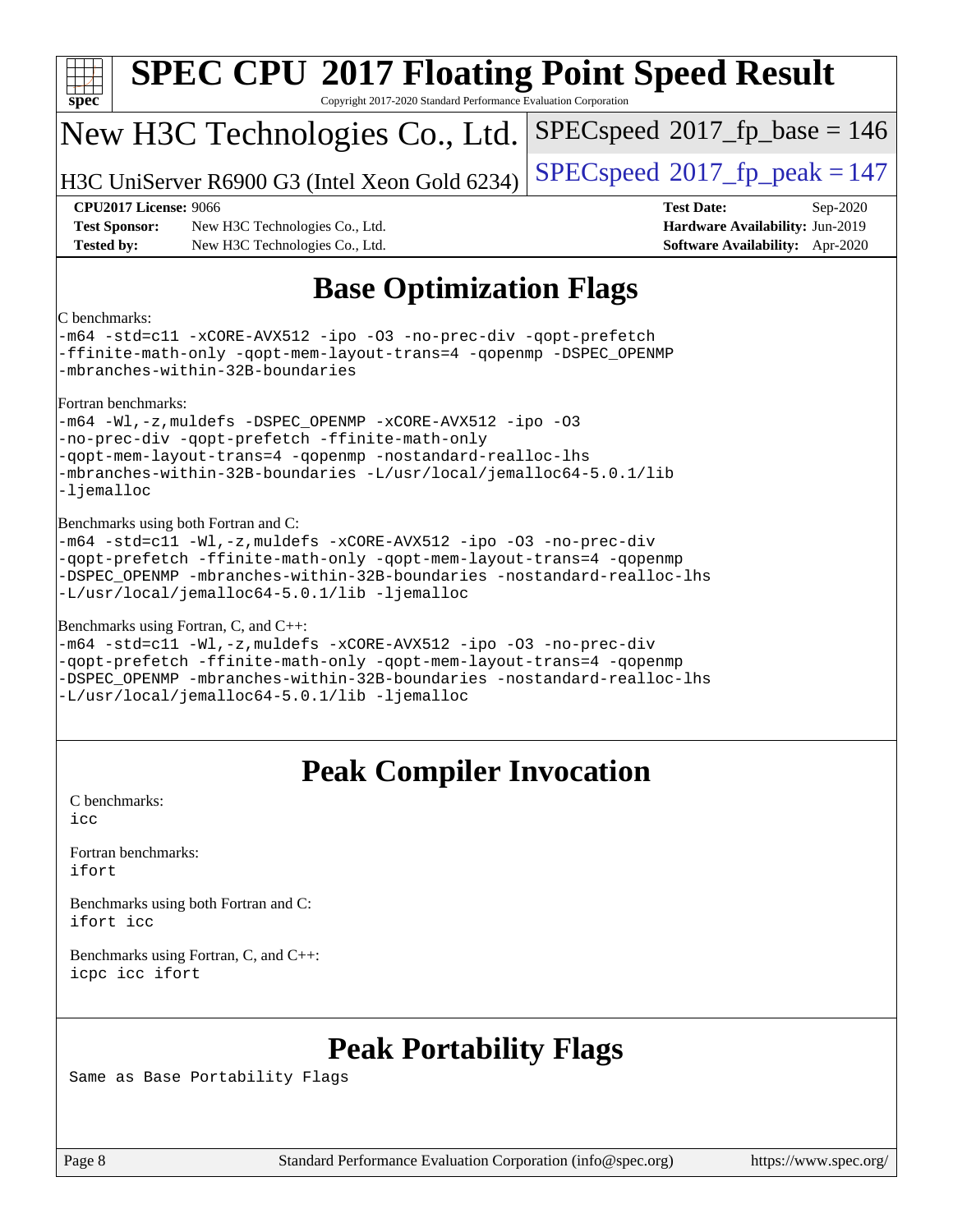| <b>SPEC CPU®2017 Floating Point Speed Result</b><br>Copyright 2017-2020 Standard Performance Evaluation Corporation<br>$spec^*$                                                                                                                                                                                                                                |                                                                                                            |
|----------------------------------------------------------------------------------------------------------------------------------------------------------------------------------------------------------------------------------------------------------------------------------------------------------------------------------------------------------------|------------------------------------------------------------------------------------------------------------|
| New H3C Technologies Co., Ltd.                                                                                                                                                                                                                                                                                                                                 | $SPEC speed^{\circ}2017\_fp\_base = 146$                                                                   |
| H3C UniServer R6900 G3 (Intel Xeon Gold 6234)                                                                                                                                                                                                                                                                                                                  | $SPEC speed^{\circ}2017$ _fp_peak = 147                                                                    |
| <b>CPU2017 License: 9066</b><br><b>Test Sponsor:</b><br>New H3C Technologies Co., Ltd.<br><b>Tested by:</b><br>New H3C Technologies Co., Ltd.                                                                                                                                                                                                                  | <b>Test Date:</b><br>Sep-2020<br>Hardware Availability: Jun-2019<br><b>Software Availability:</b> Apr-2020 |
| <b>Peak Optimization Flags</b>                                                                                                                                                                                                                                                                                                                                 |                                                                                                            |
| C benchmarks:                                                                                                                                                                                                                                                                                                                                                  |                                                                                                            |
| $619.$ lbm_s: basepeak = yes                                                                                                                                                                                                                                                                                                                                   |                                                                                                            |
| $638.\text{imagek}_s:$ basepeak = yes                                                                                                                                                                                                                                                                                                                          |                                                                                                            |
| 644.nab_s: -m64 -std=c11 -Wl,-z, muldefs -xCORE-AVX512 -ipo -03<br>-no-prec-div -qopt-prefetch -ffinite-math-only<br>-qopt-mem-layout-trans=4 -qopenmp -DSPEC_OPENMP<br>-mbranches-within-32B-boundaries<br>-L/usr/local/jemalloc64-5.0.1/lib -ljemalloc                                                                                                       |                                                                                                            |
| Fortran benchmarks:                                                                                                                                                                                                                                                                                                                                            |                                                                                                            |
| $603.bwaves$ $s: -m64 -W1, -z$ , muldefs $-prof-gen(pass 1) -prof-use(pass 2)$<br>-DSPEC_SUPPRESS_OPENMP -DSPEC_OPENMP -ipo -xCORE-AVX512<br>-03 -no-prec-div -qopt-prefetch -ffinite-math-only<br>-qopt-mem-layout-trans=4 -qopenmp -nostandard-realloc-lhs<br>-mbranches-within-32B-boundaries<br>-L/usr/local/jemalloc64-5.0.1/lib -ljemalloc               |                                                                                                            |
| 649.fotonik3d_s: Same as 603.bwaves_s                                                                                                                                                                                                                                                                                                                          |                                                                                                            |
| $654$ .roms_s: basepeak = yes                                                                                                                                                                                                                                                                                                                                  |                                                                                                            |
| Benchmarks using both Fortran and C:                                                                                                                                                                                                                                                                                                                           |                                                                                                            |
| $621.wrf_s$ : $-m64 - std = c11 - Wl$ , $-z$ , muldefs $-prof-gen(pass 1)$<br>-prof-use(pass 2) -ipo -xCORE-AVX512 -03 -no-prec-div<br>-qopt-prefetch -ffinite-math-only -qopt-mem-layout-trans=4<br>-DSPEC_SUPPRESS_OPENMP -qopenmp -DSPEC_OPENMP<br>-mbranches-within-32B-boundaries -nostandard-realloc-lhs<br>-L/usr/local/jemalloc64-5.0.1/lib -ljemalloc |                                                                                                            |
| $627.cam4_s$ : basepeak = yes                                                                                                                                                                                                                                                                                                                                  |                                                                                                            |
| $628.pop2_s: basepeak = yes$                                                                                                                                                                                                                                                                                                                                   |                                                                                                            |
| Benchmarks using Fortran, C, and C++:                                                                                                                                                                                                                                                                                                                          |                                                                                                            |
| $607.cactuBSSN_s$ : basepeak = yes                                                                                                                                                                                                                                                                                                                             |                                                                                                            |
| The flags files that were used to format this result can be browsed at<br>http://www.spec.org/cpu2017/flags/Intel-ic19.1u1-official-linux64_revA.html<br>http://www.spec.org/cpu2017/flags/New_H3C-Platform-Settings-V1.4-CLX-RevB.html                                                                                                                        |                                                                                                            |